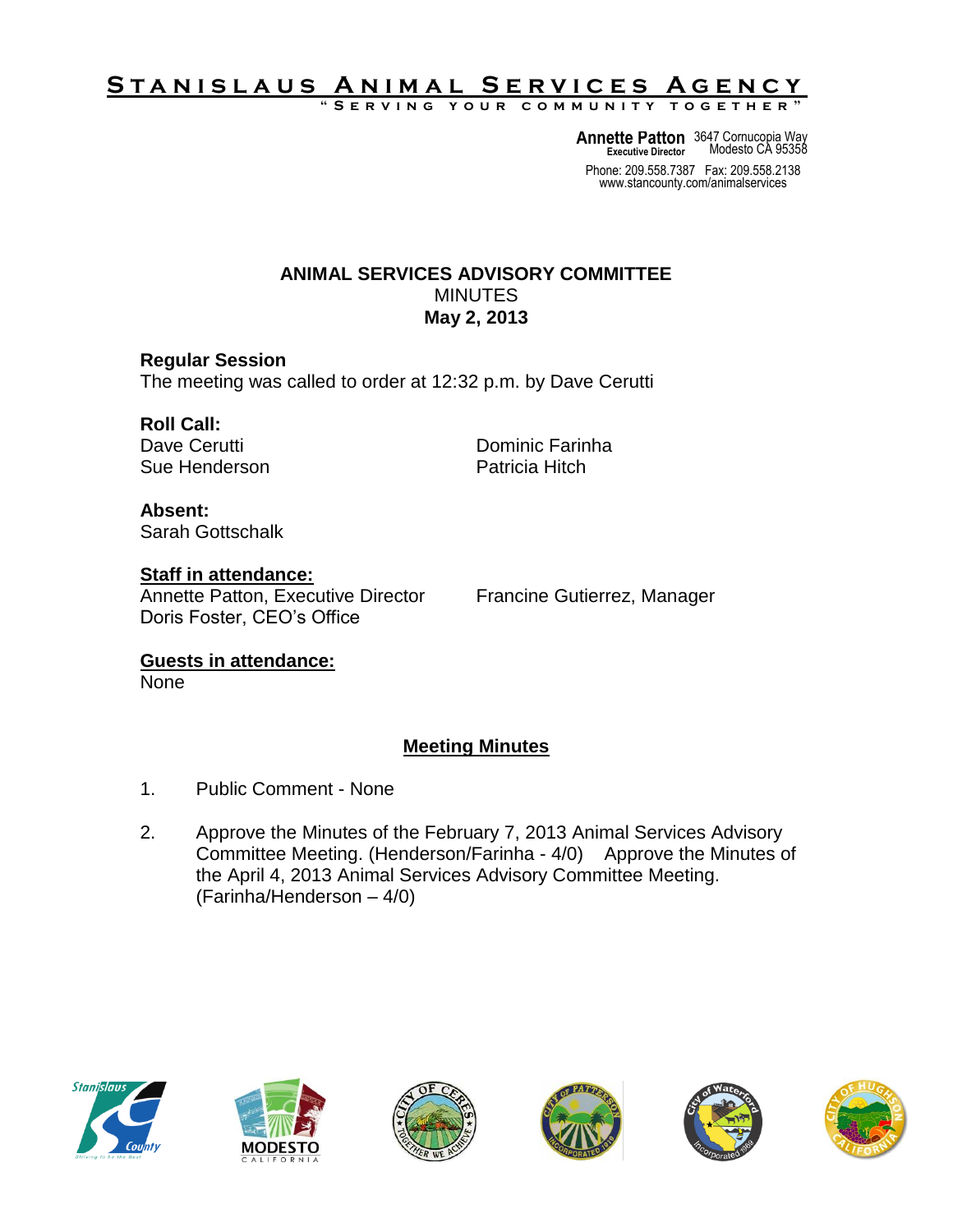#### STANISLAUS ANIMAL SERVICES AGENCY **" S e r v i n g y o u r c o m m u n i t y t o g e t h e r "**

Phone: 209.558.7387 Fax: 209.558.2138 www.stancounty.com/animalservices **Annette Patton** 3647 Cornucopia Way **Executive Director** Modesto CA 95358

- 3. Staff Report: Upcoming Volunteer Activities Volunteers will be attending the following: Ceres Street Faire, May  $4<sup>th</sup>$  and  $5<sup>th</sup>$ . May  $18<sup>th</sup>$  they will be at Ceres Walmart Parking Lot Bazarre. The Apricot Festival is May 31<sup>st</sup> through June  $2^{nd}$ . Waterford Festival September 14<sup>th</sup> and 15<sup>th</sup> and the Hughson Festival will be September 21<sup>st</sup> and 22<sup>nd</sup>. Volunteers will greet attendees, hand out lots of information and have limited animals for adoption. Dominic mentioned Newman Fall Festival is coming up, but they are not part of our jurisdiction, so we will look into this.
- 4. Staff Presentation: Overview of the Volunteer Program Animal Services Agency staff is recruiting new foster parents. Fosters are needed to bring pre-weans up to weight so they can meet requirements for spay or neuter surgery. Currently there are 187 animals in foster care, many are prewean kittens. Information will be shared in city utility bills soon. Flyers are being handed out with our canvassing team. Posters are on order for the front lobby and there is a new on-line registration on the SASA web-site for future volunteers.
- 5. Staff Presentation: Adopt-A-Shelter Cat month in June 2013 and there are three programs.
	- 1. Seniors for Seniors Adult cats, five years of age or older, can be adopted by anyone fifty years of age, or older, at no charge.
	- 2. Any other adoptable cat or kitten will be \$15 in June.
	- 3. SCATE Vouchers for owned cats will be sold at \$40.

Advertising in city utility billings will begin June 1<sup>st</sup>. Sergeant's campaign is going to donate flea products. Snuggies blankets, generously made and donated by women in our communities, will be delivered by the Stanislaus County Library later this month. A snuggie will be given to anyone that adopts a cat or kitten. Each cat or kitten will also receive a small bag of food from Hill's Pet Nutrition. KAT County is looking at advertising. Target is interested in helping. Vaccinations, spay or neuter surgery, microchip etc. still comes with the cat or kitten. Dominic says Kohl's also has a give back to the community program, for future reference.